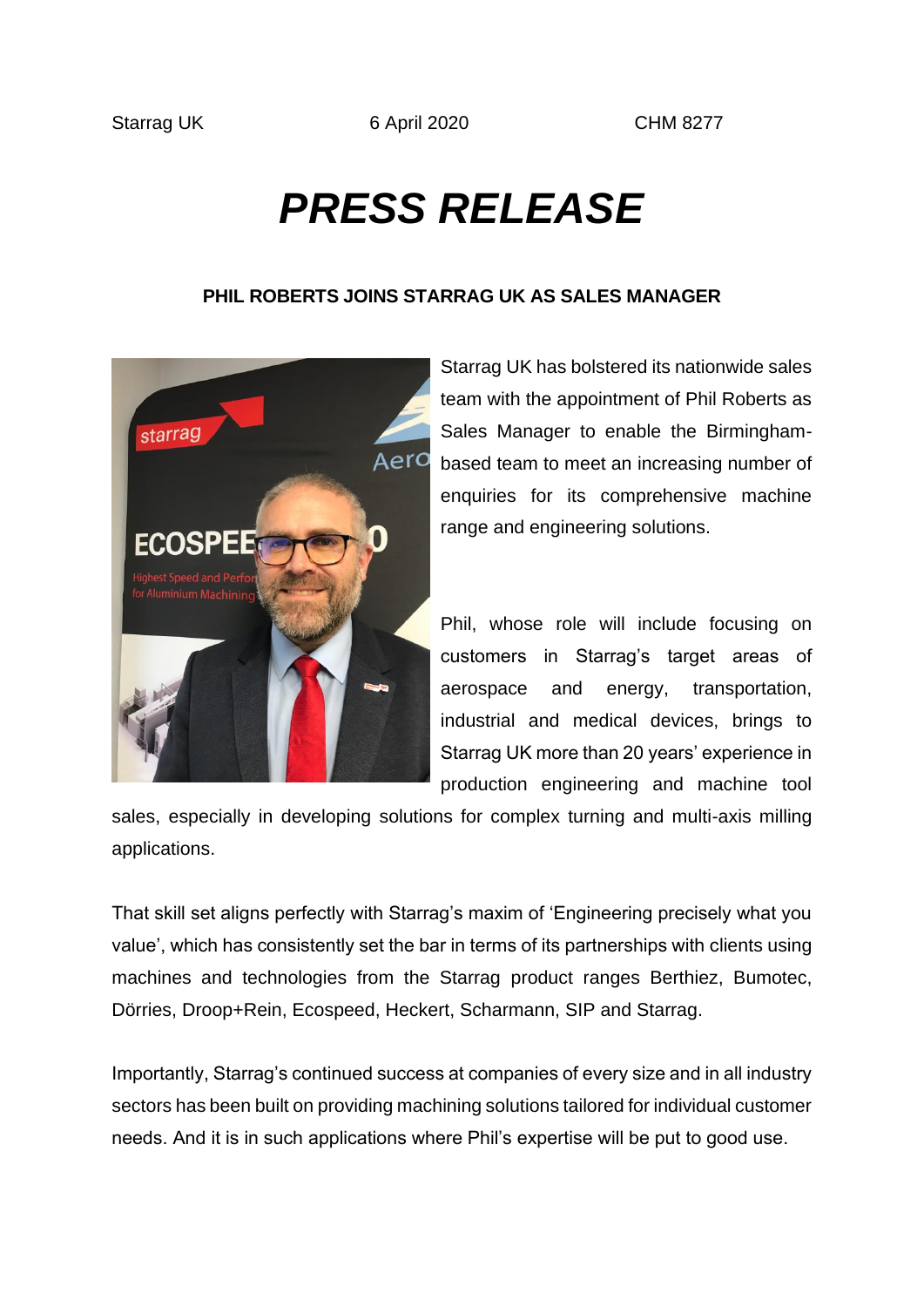

Phil Roberts

-end-With compliments Colin Hoskins C H Media Ltd E: [colin@ch-media.co.uk](mailto:colin@ch-media.co.uk) P: + 44 (0) 7785 293077

Issued on behalf of:

Starrag UK Ltd, 43-45 Phoenix Park, Avenue Close, Nechells, Birmingham B7 4NU

Tel: 0121 359 3637

Website: www.starrag.com

Contact: Mr Lee Scott, Starrag UK Director for Sales and Applications

Editorial enquiries: **lee.scott@starrag.com** 

No of words: 172